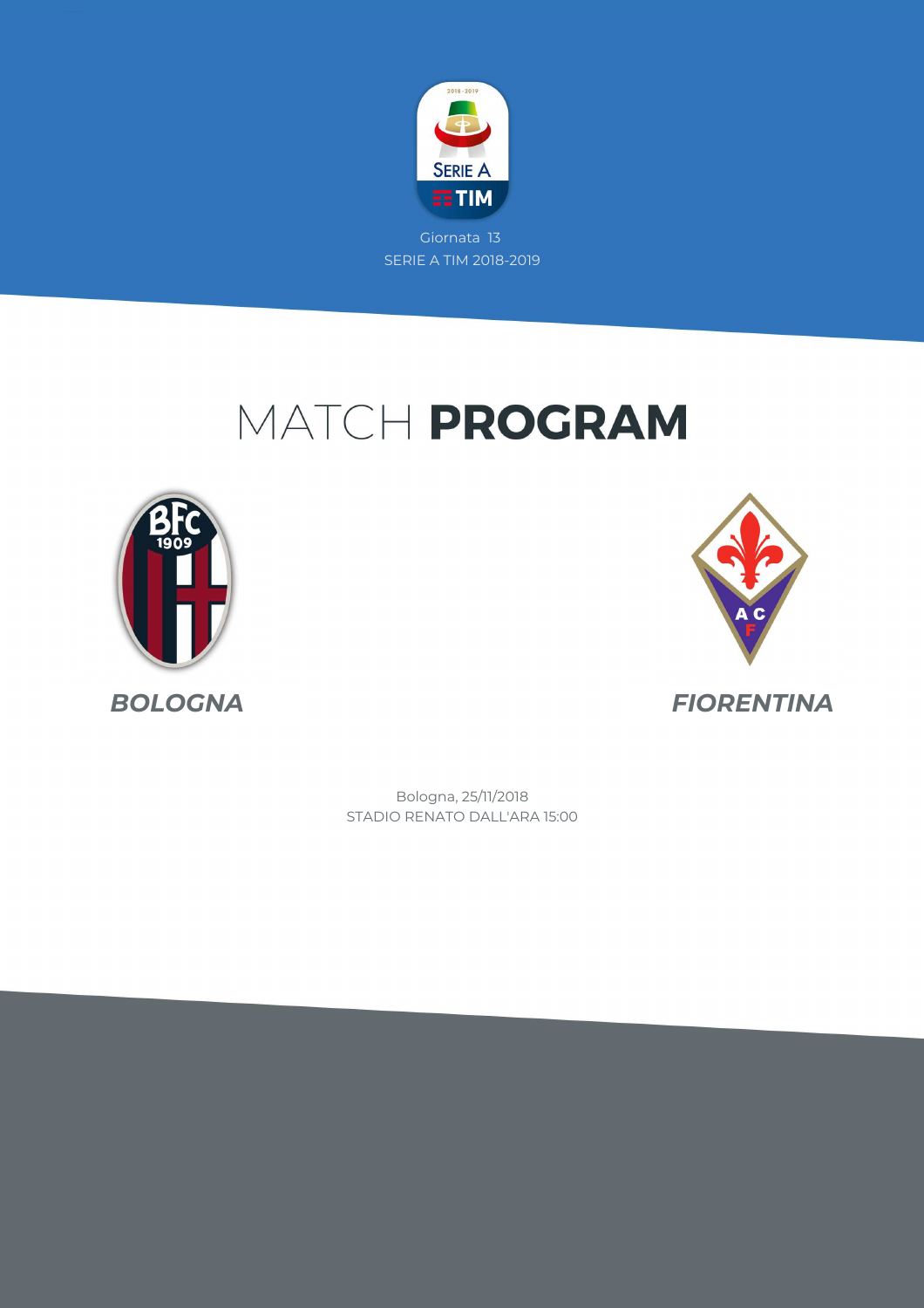

## MATCH PROGRAM



**SERIE A ETIM** 

### *BOLOGNA FIORENTINA vs* Bologna, 25/11/2018





## *RISULTATI STAGIONALI*

| <b>TOTALI</b>         | <b>PTI</b>              | <b>GIOC</b> | <b>VINTE</b>     | <b>NULLE</b> | <b>PERSE</b>            | GF | GS | <b>DIFF.RETI</b>            |
|-----------------------|-------------------------|-------------|------------------|--------------|-------------------------|----|----|-----------------------------|
| <b>BOLOGNA</b>        | 10                      | 12          | 2                | 4            | 6                       | 77 | 18 | $-7$                        |
| <b>FIORENTINA</b>     | 17                      | 12          | 4                | 5            | 3                       | 18 | 10 | $+8$                        |
| <b>CASA/TRASFERTA</b> | <b>PTI</b>              | <b>GIOC</b> | <b>VINTE</b>     | <b>NULLE</b> | <b>PERSE</b>            | GF | GS | <b>MEDIA</b><br><b>GOAL</b> |
| <b>BOLOGNA</b>        | 7                       | 6           | $\overline{2}$   |              | $\overline{\mathbf{3}}$ | 7  | 9  | 1.2                         |
| <b>FIORENTINA</b>     | $\overline{\mathbf{3}}$ | 6           | $\boldsymbol{o}$ | 3.           | $\overline{\mathbf{3}}$ | 4  | 7  | 0.7                         |

## *ULTIMI PRECEDENTI*

| 2017-18 23 \ G | <b>BOLOGNA</b>                          | <b>FIORENTINA</b>                          |         |
|----------------|-----------------------------------------|--------------------------------------------|---------|
| 04/02/2018     | 44'(1°T) E. PULGAR                      | 41'(1°T)[A] A. MIRANTE, 26'(2°T) F. CHIESA | $1 - 2$ |
| 2017-18 4 \ G  | <b>FIORENTINA</b>                       | <b>BOLOGNA</b>                             |         |
| 16/09/2017     | 6'(2°T) F. CHIESA, 24'(2°T) G. PEZZELLA | 7'(2°T) R. PALACIO                         | $2 - 7$ |
| 2016-1730 AG   | <b>FIORENTINA</b>                       | <b>BOLOGNA</b>                             |         |
| 02/04/2017     | 6'(2°T) K. BABACAR                      |                                            | $7-0$   |
| 2016-1711^C    | <b>BOLOGNA</b>                          | <b>FIORENTINA</b>                          |         |
| 29/10/2016     |                                         | 31'(1 <sup>°</sup> T) N. KALINIC           | $O-7$   |
| 2015-16 24 \ G | <b>BOLOGNA</b>                          | <b>FIORENTINA</b>                          |         |
| 06/02/2016     | 18'(2 <sup>°</sup> T) E. GIACCHERINI    | 14'(2°T) F. BERNARDESCHI                   | $1 - 7$ |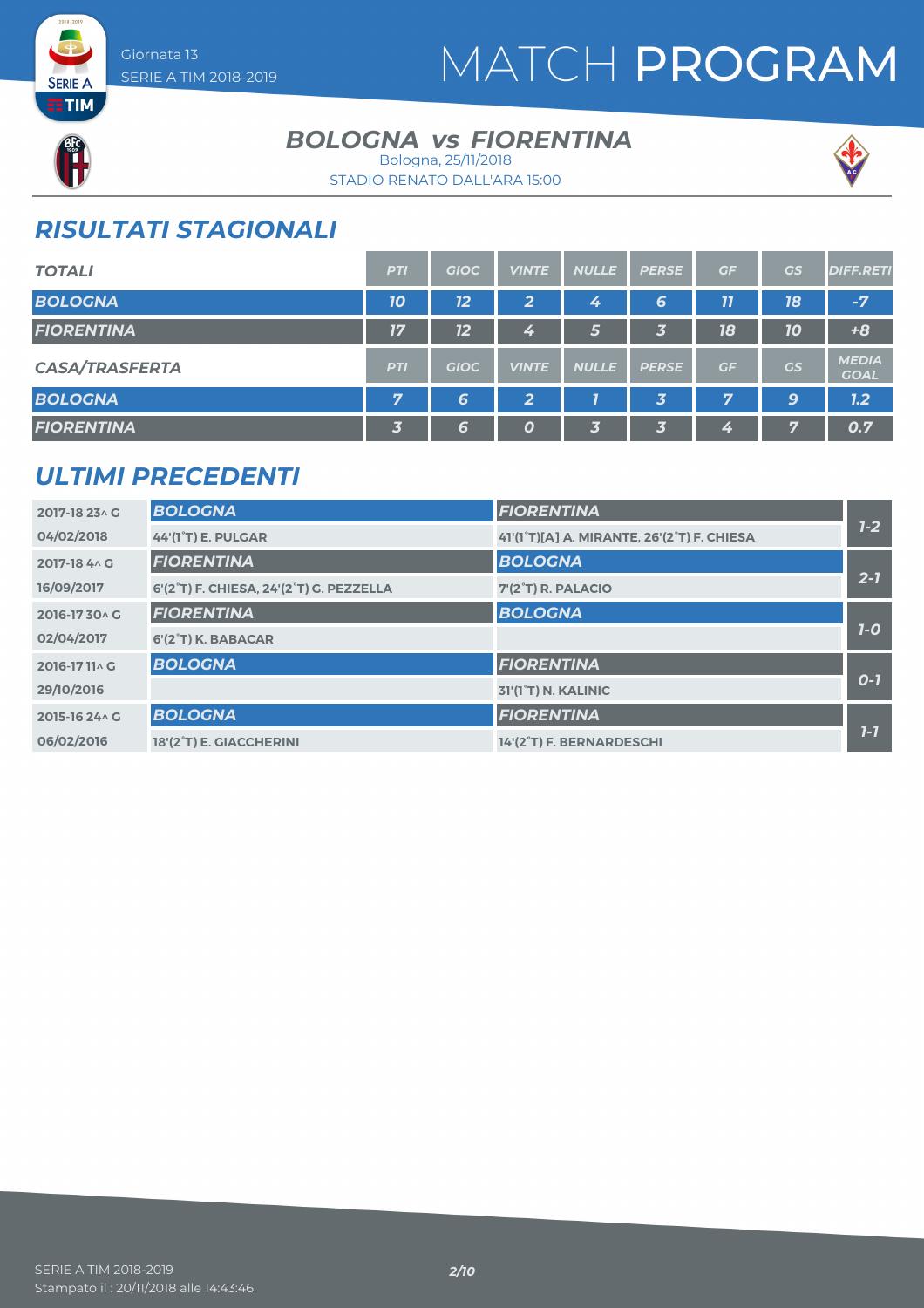# MATCH PROGRAM

**SERIE A ETIM** 

### *BOLOGNA FIORENTINA vs* Bologna, 25/11/2018





## *ROSA DELLE SQUADRE*

| <b>BOLOGNA</b>               | PRES. A                | <b>GOL A</b>        | GOL 2018-19      | PRES. 2018-19    | MIN. 2018-19     |
|------------------------------|------------------------|---------------------|------------------|------------------|------------------|
| <b>PORTIERI</b>              |                        |                     |                  |                  |                  |
| 1 ANGELO DA COSTA            | 68                     | 99                  | $\boldsymbol{0}$ | $\boldsymbol{O}$ | $\boldsymbol{o}$ |
| <b>28 LUKASZ SKORUPSKI</b>   | 84                     | 124                 | 78               | 12               | <b>1149</b>      |
| <b>29 ANTONIO SANTURRO</b>   | $\mathbf{7}$           | $\mathbf{7}$        | $\boldsymbol{O}$ | $\boldsymbol{O}$ | 0                |
| <b>CAIO PIRANA</b><br>99     | $\boldsymbol{0}$       | $\boldsymbol{O}$    | $\boldsymbol{O}$ | $\boldsymbol{O}$ | 0                |
| <b>DIFENSORI</b>             |                        |                     |                  |                  |                  |
| 3 GIANCARLO GONZALEZ         | <b>713</b>             | 4                   | $\boldsymbol{O}$ | 7                | 483              |
| <b>4 SEBASTIAN DE MAIO</b>   | 123                    | 6                   | $\boldsymbol{O}$ | 5                | 430              |
| <b>6 NEHUEN PAZ</b>          | $\mathbf{7}$           | $\boldsymbol{0}$    | $\boldsymbol{0}$ | $\mathbf{7}$     | 94               |
| <b>14 FEDERICO MATTIELLO</b> | 42                     | $\boldsymbol{\eta}$ | $\overline{1}$   | $\overline{7}$   | 674              |
| <b>15 IBRAHIMA MBAYE</b>     | 97                     | 5                   | $\overline{2}$   | 6                | 510              |
| <b>18 FILIP HELANDER</b>     | 71                     | $\overline{3}$      | $\boldsymbol{O}$ | $\overline{7}$   | 665              |
| 23 LARANGEIRA DANILO         | 254                    | 9                   | $\boldsymbol{O}$ | 70               | 886              |
| <b>25 GABRIELE CORBO</b>     | $\boldsymbol{O}$       | $\boldsymbol{O}$    | $\boldsymbol{O}$ | $\boldsymbol{O}$ | $\boldsymbol{0}$ |
| <b>33 ARTURO CALABRESI</b>   | 8                      | $\mathbf{7}$        | $\mathbf{7}$     | 8                | 718              |
| <b>35 MITCHELL DIJKS</b>     | 8                      | $\boldsymbol{o}$    | $\boldsymbol{O}$ | 8                | 615              |
| <b>CENTROCAMPISTI</b>        |                        |                     |                  |                  |                  |
| <b>5 ERICK PULGAR</b>        | 79                     | 4                   | 0                | $\overline{7}$   | 628              |
| 8 ADAM NAGY                  | 43                     | $\overline{1}$      | $\boldsymbol{O}$ | 6                | 516              |
| <b>16 ANDREA POLI</b>        | 232                    | 8                   | 0                | 8                | 565              |
| <b>GODFRED DONSAH</b><br>77  | 83                     | 6                   | $\boldsymbol{O}$ | $\boldsymbol{O}$ | $\boldsymbol{O}$ |
| <b>19 JUAN VALENCIA</b>      | $\boldsymbol{0}$       | $\boldsymbol{O}$    | $\boldsymbol{O}$ | O                | 0                |
| <b>31 BLERIM DZEMAILI</b>    | 249                    | 29                  | $\boldsymbol{O}$ | 77               | 908              |
| <b>32 MATTIAS SVANBERG</b>   | 8                      | $\boldsymbol{O}$    | $\boldsymbol{O}$ | 8                | 575              |
| <b>ATTACCANTI</b>            |                        |                     |                  |                  |                  |
| <b>7 RICCARDO ORSOLINI</b>   | 27                     | $\overline{2}$      | $\overline{2}$   | 11               | 375              |
| <b>9 FEDERICO SANTANDER</b>  | 12                     | 4                   | 4                | 12               | 964              |
| <b>11 LADISLAV KREJCI</b>    | 56                     | $\mathbf{7}$        | 0                | $\overline{7}$   | 494              |
| <b>22 MATTIA DESTRO</b>      | 207                    | 66                  | $\boldsymbol{o}$ | 6                | 210              |
| <b>24 RODRIGO PALACIO</b>    | 263                    | 79                  | $\mathbf{I}$     | 5                | 452              |
| <b>30 ORJI OKWONKWO</b>      | 26                     | $\overline{3}$      | $\boldsymbol{O}$ | $\overline{7}$   | 219              |
| 91 DIEGO FALCINELLI          | 103                    | 17                  | 0                | 9                | 504              |
| <b>STAFF TECNICO</b>         |                        |                     |                  |                  |                  |
| <b>Allenatore</b>            | <b>FILIPPO INZAGHI</b> |                     |                  |                  |                  |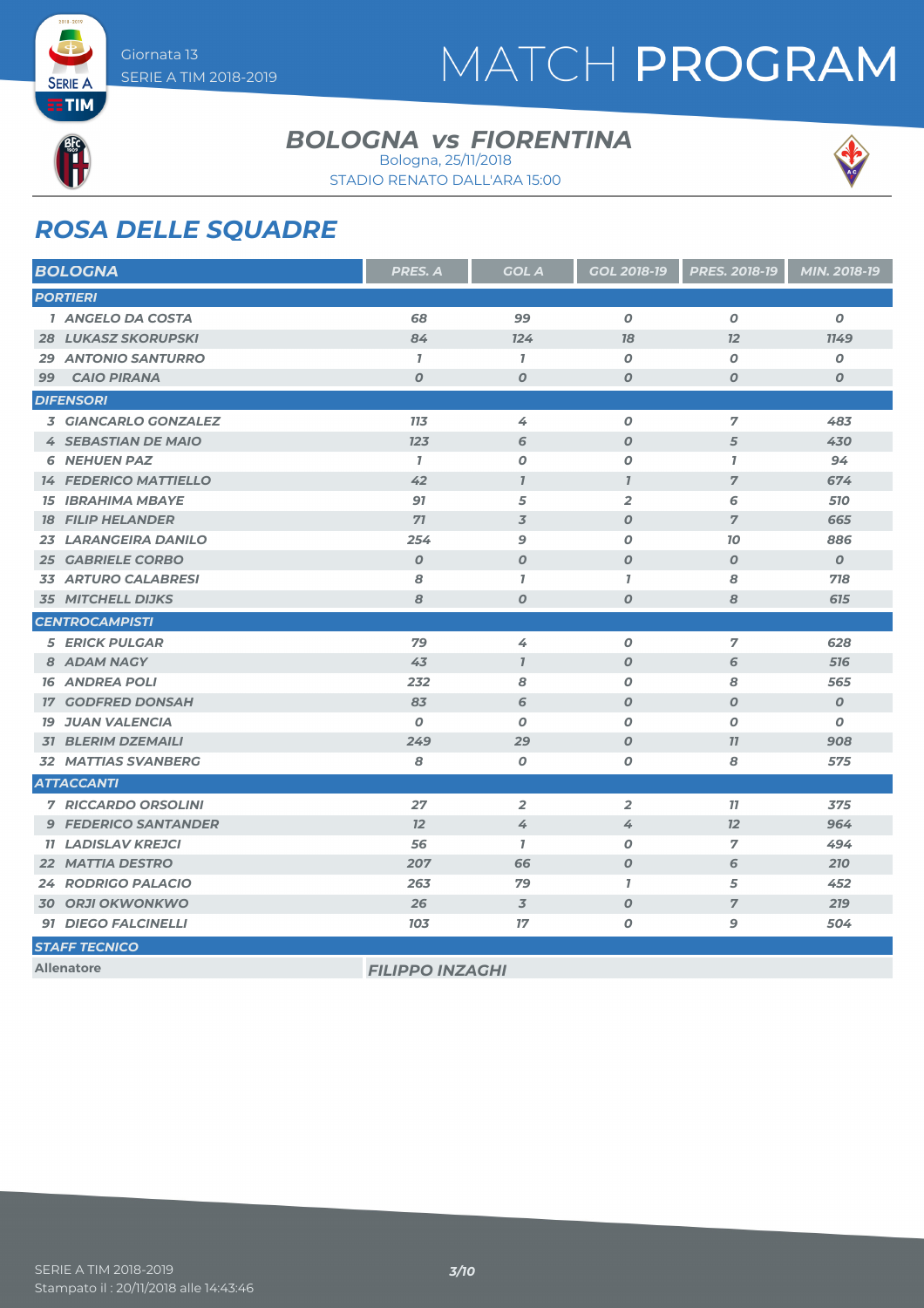# MATCH PROGRAM

**SERIE A ETIM** 

### *BOLOGNA FIORENTINA vs* Bologna, 25/11/2018





| <b>FIORENTINA</b>              | <b>PRES. A</b>   | <b>GOL A</b>             | <b>GOL 2018-19</b> | <b>PRES. 2018-19</b> | MIN. 2018-19     |
|--------------------------------|------------------|--------------------------|--------------------|----------------------|------------------|
| <b>PORTIERI</b>                |                  |                          |                    |                      |                  |
| <b>1 ALBAN-MARC LAFONT</b>     | 70               | 8                        | 8                  | 70                   | 918              |
| <b>33 FEDERICO BRANCOLINI</b>  | $\boldsymbol{O}$ | $\boldsymbol{O}$         | $\boldsymbol{0}$   | $\boldsymbol{O}$     | $\boldsymbol{0}$ |
| <b>67 SIMONE GHIDOTTI</b>      | 0                | $\boldsymbol{O}$         | $\boldsymbol{0}$   | $\boldsymbol{O}$     | 0                |
| <b>69 BARTLOMIEJ DRAGOWSKI</b> | $\overline{7}$   | 12                       | $\overline{2}$     | 3                    | 238              |
| <b>DIFENSORI</b>               |                  |                          |                    |                      |                  |
| 2 VINCENT LAURINI              | 87               | $\overline{1}$           | $\boldsymbol{0}$   | $\mathbf{7}$         | 14               |
| <b>3 CRISTIANO BIRAGHI</b>     | <b>122</b>       | $\overline{\mathcal{Z}}$ | $\mathbf{7}$       | 12                   | <b>1106</b>      |
| <b>4 NIKOLA MILENKOVIC</b>     | 28               | $\overline{2}$           | $\overline{2}$     | 12                   | 1156             |
| <b>5 FEDERICO CECCHERINI</b>   | 104              | $\overline{2}$           | $\boldsymbol{O}$   | $\boldsymbol{O}$     | $\overline{O}$   |
| <b>15 MAXIMILIANO OLIVERA</b>  | 25               | $\boldsymbol{O}$         | 0                  | $\boldsymbol{O}$     | 0                |
| <b>16 DAVID HANCKO</b>         | $\mathbf{I}$     | $\boldsymbol{O}$         | $\boldsymbol{0}$   | $\mathbf{I}$         | 50               |
| <b>20 GERMAN PEZZELLA</b>      | 46               | $\mathbf{7}$             | 0                  | 12                   | <b>1156</b>      |
| <b>31 VITOR HUGO</b>           | 31               | $\overline{1}$           | $\boldsymbol{O}$   | 12                   | 1156             |
| <b>34 KEVIN DIKS</b>           | $\overline{2}$   | $\boldsymbol{o}$         | 0                  | O                    | $\pmb{o}$        |
| <b>CENTROCAMPISTI</b>          |                  |                          |                    |                      |                  |
| <b>6 CHRISTIAN NORGAARD</b>    | $\overline{1}$   | $\boldsymbol{O}$         | 0                  | $\overline{1}$       | 40               |
| <b>7 VALENTIN EYSSERIC</b>     | 28               | $\overline{I}$           | $\boldsymbol{O}$   | $\overline{7}$       | 372              |
| 8 GERSON                       | 40               | 3                        | $\mathbf{I}$       | 12                   | 886              |
| <b>14 BRYAN DABO</b>           | 15               | $\mathbf{I}$             | $\boldsymbol{O}$   | 5                    | 99               |
| <b>17 JORDAN VERETOUT</b>      | 46               | 11                       | 3                  | 10                   | 935              |
| <b>18 BELOKO MEDJA</b>         | $\overline{O}$   | $\boldsymbol{O}$         | $\boldsymbol{0}$   | $\boldsymbol{O}$     | $\boldsymbol{0}$ |
| <b>19 CRISTOBAL MONTIEL</b>    | 0                | $\boldsymbol{O}$         | 0                  | $\boldsymbol{O}$     | 0                |
| <b>23 SEBASTIAN CRISTOFORO</b> | 26               | $\boldsymbol{O}$         | $\boldsymbol{O}$   | $\boldsymbol{O}$     | $\boldsymbol{O}$ |
| <b>24 MARCO BENASSI</b>        | 157              | 23                       | 5                  | 77                   | 794              |
| <b>ATTACCANTI</b>              |                  |                          |                    |                      |                  |
| <b>9 GIOVANNI SIMEONE</b>      | 85               | 28                       | $\overline{2}$     | 12                   | 1030             |
| <b>10 MARKO PJACA</b>          | 25               | $\mathbf{I}$             | $\mathbf{7}$       | 11                   | 538              |
| <b>11 KEVIN MIRALLAS</b>       | 8                | $\boldsymbol{O}$         | $\boldsymbol{o}$   | 8                    | 401              |
| 21 RICCARDO SOTTIL             | $\overline{2}$   | $\boldsymbol{o}$         | $\boldsymbol{0}$   | $\overline{2}$       | 25               |
| <b>25 FEDERICO CHIESA</b>      | 75               | 77                       | $\overline{2}$     | 12                   | 1096             |
| <b>26 EDIMILSON FERNANDES</b>  | 11               | $\boldsymbol{O}$         | $\boldsymbol{0}$   | 77                   | 673              |
| <b>27 MARTIN GRAICIAR</b>      | O                | $\boldsymbol{O}$         | 0                  | O                    | $\boldsymbol{o}$ |
| <b>28 DUSAN VLAHOVIC</b>       | 3                | $\boldsymbol{O}$         | $\boldsymbol{0}$   | 3                    | 33               |
| 73 MARCO MELI                  | O                | O                        | $\boldsymbol{0}$   | O                    | $\boldsymbol{o}$ |
| <b>77 CYRIL THEREAU</b>        | 252              | 66                       | $\boldsymbol{0}$   | $\boldsymbol{O}$     | $\boldsymbol{o}$ |
| <b>98 RAFIK ZEKHNINI</b>       | $\overline{1}$   | $\boldsymbol{O}$         | 0                  | 0                    | 0                |
| <b>STAFF TECNICO</b>           |                  |                          |                    |                      |                  |

**Allenatore** *STEFANO PIOLI*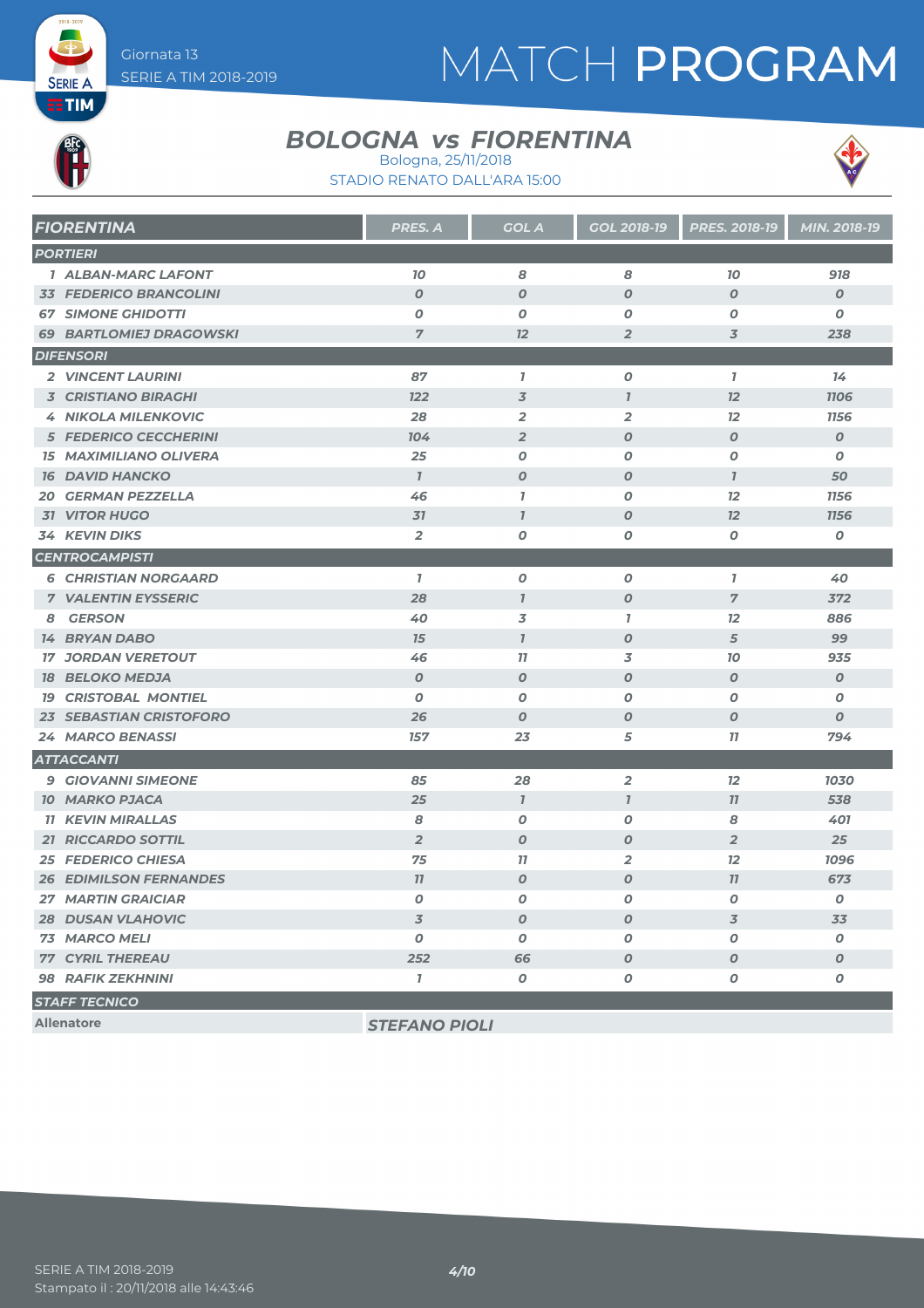# MATCH PROGRAM

**SERIE A ETIM** 

### *BOLOGNA FIORENTINA vs* Bologna, 25/11/2018

STADIO RENATO DALL'ARA 15:00



## *RENDIMENTO RECENTE*

| <b>BOLOGNA</b>      |                                                                   |                                            |         |
|---------------------|-------------------------------------------------------------------|--------------------------------------------|---------|
| 12^ GIORNATA        | <b>CHIEVOVERONA</b>                                               | <b>BOLOGNA</b>                             |         |
| 11/11/2018          | 20'(1 <sup>°</sup> T) R. MEGGIORINI, 45'(1 <sup>°</sup> T) J. OBI | 5'(1°T) F. SANTANDER, 11'(2°T) R. ORSOLINI | $2 - 2$ |
| <b>11^ GIORNATA</b> | <b>BOLOGNA</b>                                                    | <b>ATALANTA</b>                            |         |
| 04/11/2018          | 3'(1°T) I. MBAYE                                                  | 12'(2°T) G. MANCINI, 25'(2°T) D. ZAPATA    | $1 - 2$ |
| 10^ GIORNATA        | <b>SASSUOLO</b>                                                   | <b>BOLOGNA</b>                             | $2 - 2$ |
| 28/10/2018          | 17'(1°T) MARLON, 40'(2°T) K. BOATENG                              | 2'(1°T) R. PALACIO, 11'(2°T) I. MBAYE      |         |
| 9^ GIORNATA         | <b>BOLOGNA</b>                                                    | <b>TORINO</b>                              | $2 - 2$ |
| 21/10/2018          | 14'(2°T) F. SANTANDER, 32'(2°T) A. CALABRESI                      | 14'(1°T) IAGO FALQUE, 9'(2°T) D. BASELLI   |         |
| <b>8^ GIORNATA</b>  | <b>CAGLIARI</b>                                                   | <b>BOLOGNA</b>                             | $2 - 0$ |
| 06/10/2018          | 22'(1°T) JOAO PEDRO, 23'(2°T) L. PAVOLETTI                        |                                            |         |

### *FIORENTINA*

| 12^ GIORNATA        | <b>FROSINONE</b>                  | <b>FIORENTINA</b>               |         |
|---------------------|-----------------------------------|---------------------------------|---------|
| 09/11/2018          | 44'(2°T) A. PINAMONTI             | 2'(2°T) M. BENASSI              | $7 - 7$ |
| <b>11^ GIORNATA</b> | <b>FIORENTINA</b>                 | <b>ROMA</b>                     |         |
| 03/11/2018          | 33'(1°T) J. VERETOUT              | 40'(2°T) A. FLORENZI            | $7 - 7$ |
| <b>10^ GIORNATA</b> | <b>TORINO</b>                     | <b>FIORENTINA</b>               |         |
| 27/10/2018          | 13'(1°T)[A] A. LAFONT             | 2'(1 <sup>°</sup> T) M. BENASSI | $1 - 7$ |
| 9^ GIORNATA         | <b>FIORENTINA</b>                 | <b>CAGLIARI</b>                 |         |
| 21/10/2018          | 15'(2°T) J. VERETOUT              | 24'(2°T) L. PAVOLETTI           | $1 - 7$ |
| <b>8^ GIORNATA</b>  | <b>LAZIO</b>                      | <b>FIORENTINA</b>               |         |
| 07/10/2018          | 37'(1 <sup>°</sup> T) C. IMMOBILE |                                 | $7-0$   |

| <b>CONFRONTO SQUADRE (Valori medi)</b> | <b>BOLOGNA</b> | <b>FIORENTINA</b> |
|----------------------------------------|----------------|-------------------|
| <b>Goal Fatti</b>                      | 0.92           | 1.5               |
| <b>Goal Subiti</b>                     | 1.5            | 0.83              |
| <b>Tiri totali</b>                     | 8.58           | 11.33             |
| <b>Tiri in porta</b>                   | 3.75           | 6.17              |
| <b>Assist</b>                          | 0.75           | 0.67              |
| Azioni di attacco                      | 44.17          | 45.58             |
| Passaggi riusciti                      | 271            | 350               |
| Passaggi riusciti %                    | 75%            | 79%               |
| <b>Falli Fatti</b>                     | 12.67          | 13.17             |
| <b>Falli Subiti</b>                    | 12.75          | 13.33             |
| <b>Baricentro</b>                      | 48.94m         | 49.79m            |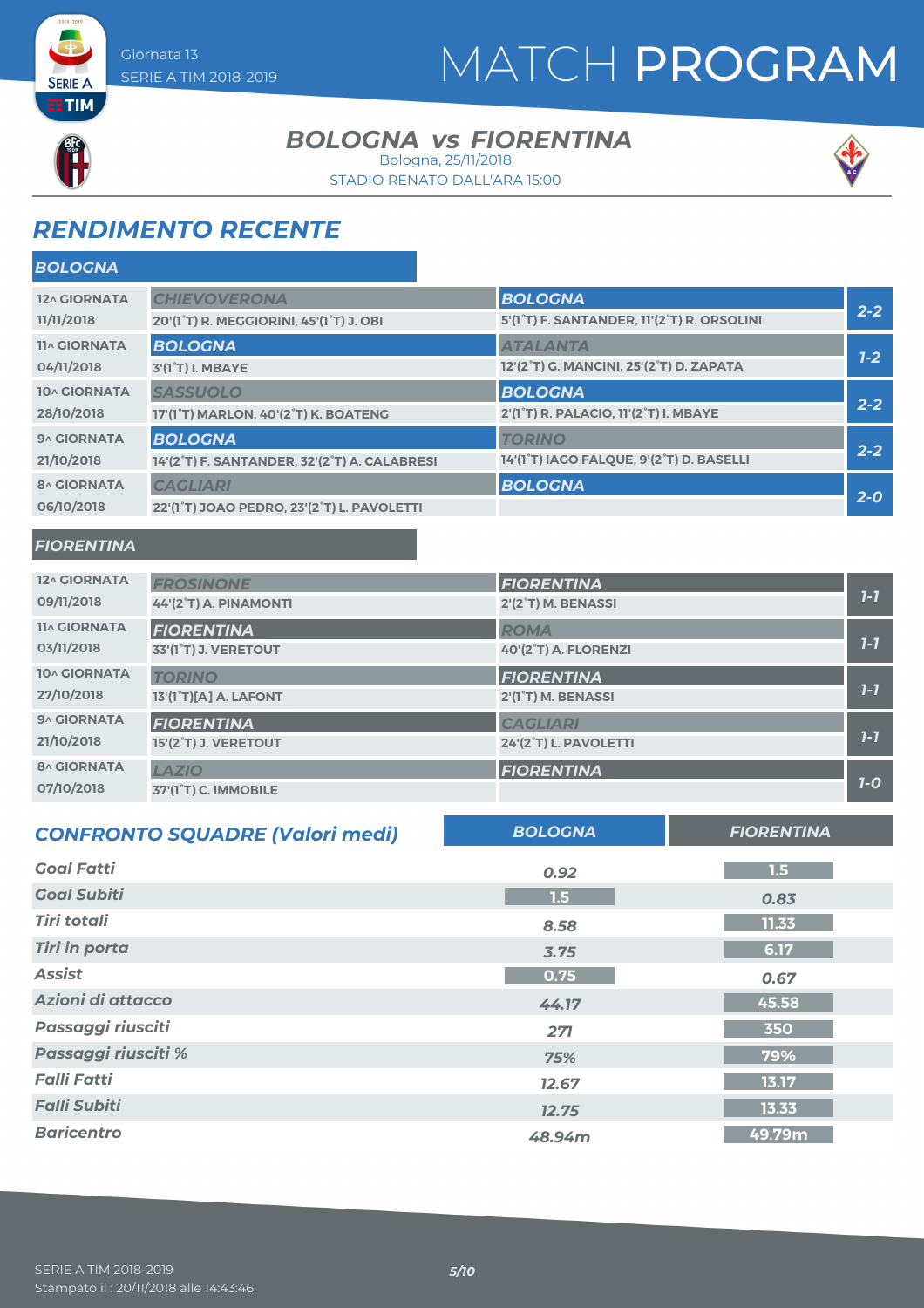# MATCH PROGRAM

**SERIE TIM** 

### *BOLOGNA FIORENTINA vs* Bologna, 25/11/2018

STADIO RENATO DALL'ARA 15:00



## *RENDIMENTO ATLETICO \**

| <b>BOLOGNA</b>        | Pres. (Min.) | Media (km) | <b>Media</b><br>print (Km) | <b>FIORENTINA</b>     | Pres. (Min.) | Media (km) | <b>Media</b><br>print (Km) |
|-----------------------|--------------|------------|----------------------------|-----------------------|--------------|------------|----------------------------|
| <b>5</b> E. PULGAR    | 7(628)       | 11.811     | 0.87                       | <b>3</b> C. BIRAGHI   | 12 (1106')   | 10.714     | 0.883                      |
| 8 A. NAGY             | 6(516)       | 11.783     | 0.945                      | 17 J. VERETOUT        | 10 (935')    | 10.521     | 0.848                      |
| 14 F. MATTIELLO       | 7(674)       | 11.507     | 1.205                      | 4 N. MILENKOVIC       | 12 (1156')   | 10.397     | 0.695                      |
| <b>18</b> F. HELANDER | 7(665)       | 11.276     | 0.723                      | 20 G. PEZZELLA        | 12 (1156')   | 10.227     | 0.476                      |
| 24 R. PALACIO         | 5(452)       | 10.687     | 1.138                      | 9 G. SIMEONE          | 12 (1030')   | 10.15      | 1.008                      |
| <b>15</b> I. MBAYE    | 6(510)       | 10.522     | 0.861                      | <b>31</b> V. HUGO     | 12 (1156')   | 10.022     | 0.567                      |
| 6N. PAZ               | 1(94)        | 10.461     | 0.666                      | 25 F. CHIESA          | 12 (1096')   | 9.712      | 1.054                      |
| 31 B. DZEMAILI        | 11(908)      | 10.382     | 0.96                       | 24 M. BENASSI         | 11(794)      | 9.541      | 0.648                      |
| 33 A. CALABRESI       | 8(718)       | 10.379     | 0.57                       | 8 GERSON              | 12 (886')    | 9.192      | 0.646                      |
| <b>16</b> A. POLI     | 8(565)       | 9.967      | 0.972                      | 7V. EYSSERIC          | 7(372)       | 8.503      | 0.675                      |
| 23 L. DANILO          | 10 (886')    | 9.871      | 0.523                      | 26 E. FERNANDES       | 11(673)      | 8.354      | 0.577                      |
| 35 M. DIJKS           | 8(615)       | 9.811      | 1.003                      | <b>11</b> K. MIRALLAS | 8(401)       | 7.845      | 0.724                      |
| <b>11</b> L. KREJCI   | 7(494)       | 9.679      | 0.983                      | 10 M. PJACA           | 11(538)      | 6.865      | 0.534                      |
| <b>9</b> F. SANTANDER | 12 (964')    | 9.602      | 0.813                      | <b>6</b> C. NORGAARD  | 1(40)        | 5.594      | 0.316                      |
| 4 S. DE MAIO          | 5(430)       | 9.476      | 0.515                      | 16 D. HANCKO          | 1(50')       | 5.441      | 0.406                      |
| 32 M. SVANBERG        | 8(575)       | 9.04       | 0.737                      | <b>14</b> B. DABO     | 5(99)        | 2.885      | 0.288                      |
| 3 G. GONZALEZ         | 7(483)       | 8.854      | 0.563                      | 2V. LAURINI           | 1(14)        | 1.704      | 0.067                      |
| 91 D. FALCINELLI      | 9(504)       | 8.64       | 0.817                      | 21 R. SOTTIL          | 2(25)        | 1.354      | 0.159                      |
| 22 M. DESTRO          | 6(210)       | 6.808      | 0.415                      | 28 D. VLAHOVIC        | 3(33)        | 1.325      | 0.184                      |
| <b>7</b> R. ORSOLINI  | 11(375)      | 6.374      | 0.585                      |                       |              |            |                            |
| <b>30</b> O. OKWONKWO | 7(219)       | 5.802      | 0.506                      |                       |              |            |                            |

\* Le informazioni riportate sul Rendimento Atletico sono da intendersi riferite al periodo di permanenza nella squadra corrente.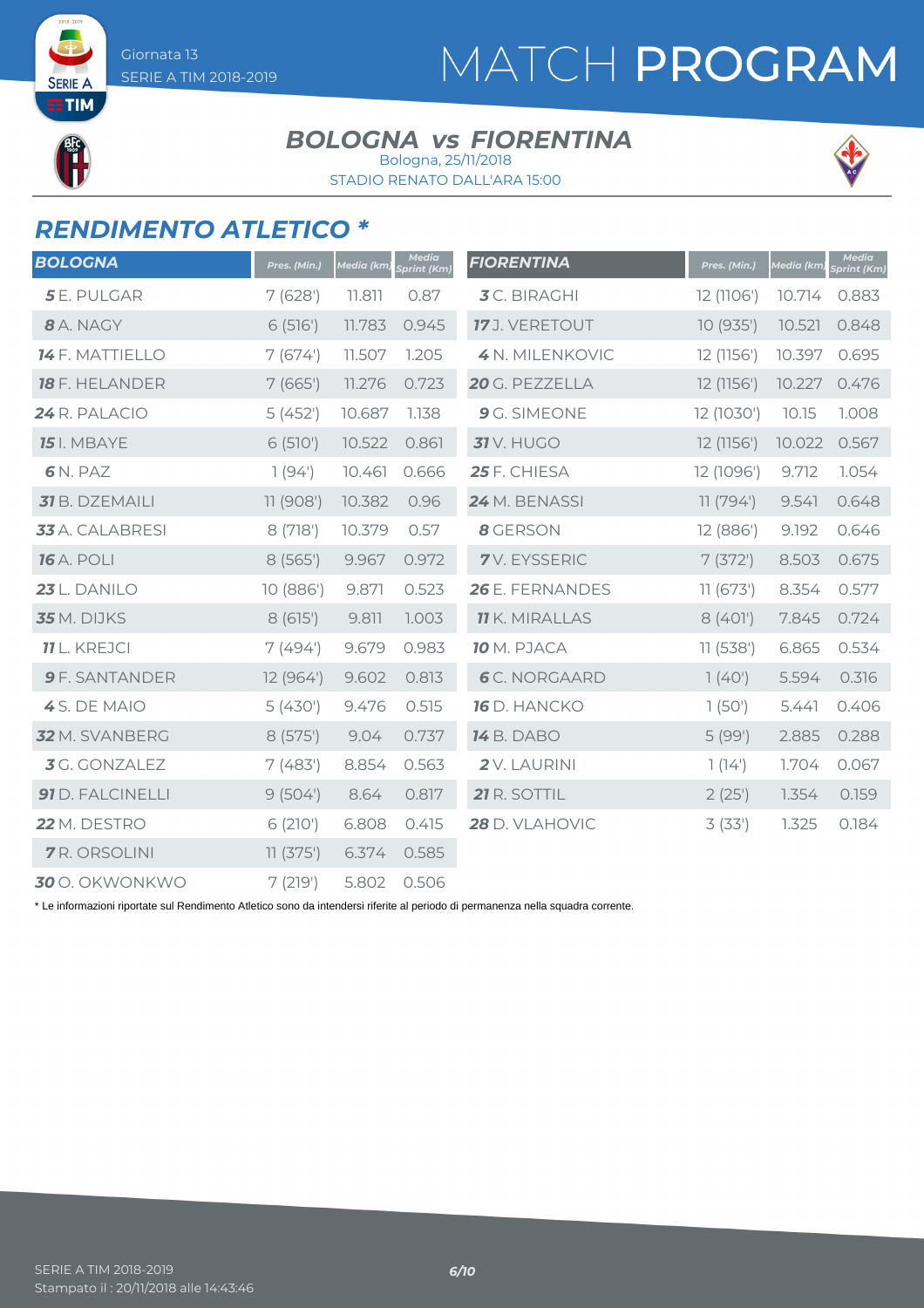# MATCH PROGRAM



**SERIE A**  $ETIM$ 

### *BOLOGNA FIORENTINA vs*

STADIO RENATO DALL'ARA 15:00 Bologna, 25/11/2018



## *GLI INCONTRI DELLA 13 ^ GIORNATA*

| <b>UDINESE</b>  | <b>ROMA</b>         | 24/11/2018 15:00 |
|-----------------|---------------------|------------------|
| <b>JUVENTUS</b> | <b>SPAL</b>         | 24/11/2018 18:00 |
| <b>INTER</b>    | <b>FROSINONE</b>    | 24/11/2018 20:30 |
| <b>PARMA</b>    | <b>SASSUOLO</b>     | 25/11/2018 12:30 |
| <b>BOLOGNA</b>  | <b>FIORENTINA</b>   | 25/11/2018 15:00 |
| <b>EMPOLI</b>   | <b>ATALANTA</b>     | 25/11/2018 15:00 |
| <b>NAPOLI</b>   | <b>CHIEVOVERONA</b> | 25/11/2018 15:00 |
| <b>LAZIO</b>    | <b>MILAN</b>        | 25/11/2018 18:00 |
| <b>GENOA</b>    | <b>SAMPDORIA</b>    | 25/11/2018 20:30 |
| <b>CAGLIARI</b> | <b>TORINO</b>       | 26/11/2018 20:30 |

### *CLASSIFICA SERIE A*

|                     | <b>PTI</b>       | <b>GIOC</b> | <b>VINTE</b>     | <b>NULLE</b>            | <b>PERSE</b>             | GF | GS        | <b>DIFF.RETI</b> |
|---------------------|------------------|-------------|------------------|-------------------------|--------------------------|----|-----------|------------------|
| <b>JUVENTUS</b>     | 34               | 12          | 77               | $\overline{\mathbf{I}}$ | $\boldsymbol{o}$         | 26 | 8         | $+18$            |
| <b>NAPOLI</b>       | 28               | 12          | $\boldsymbol{9}$ | $\overline{I}$          | $\overline{2}$           | 26 | 13        | $+13$            |
| <b>INTER</b>        | 25               | 12          | 8                | $\overline{I}$          | $\overline{3}$           | 22 | 70        | $+12$            |
| <b>LAZIO</b>        | 22               | 12          | $\overline{7}$   | $\overline{I}$          | 4                        | 78 | 14        | $+4$             |
| <b>MILAN</b>        | 21               | 12          | $6\phantom{1}6$  | $\overline{3}$          | $\overline{3}$           | 21 | 16        | $+5$             |
| <b>ROMA</b>         | <b>19</b>        | 12          | $\sqrt{5}$       | 4                       | $\overline{3}$           | 22 | 15        | $+7$             |
| <b>SASSUOLO</b>     | 19               | 12          | 5                | 4                       | $\overline{3}$           | 20 | 17        | $+3$             |
| <b>ATALANTA</b>     | 18               | 12          | 5                | $\overline{3}$          | 4                        | 23 | 14        | $+9$             |
| <b>FIORENTINA</b>   | 17               | 12          | 4                | 5                       | $\overline{\mathbf{3}}$  | 18 | 10        | $+8$             |
| <b>TORINO</b>       | 17               | 12          | 4                | $\sqrt{5}$              | $\overline{\mathcal{S}}$ | 17 | 15        | $+2$             |
| <b>PARMA</b>        | 17               | 12          | 5                | $\overline{2}$          | 5                        | 12 | 15        | $-3$             |
| <b>SAMPDORIA</b>    | 15               | 12          | 4                | $\overline{3}$          | 5                        | 76 | 15        | $+7$             |
| <b>CAGLIARI</b>     | 14               | 12          | $\overline{3}$   | 5                       | 4                        | 12 | 16        | $-4$             |
| <b>GENOA</b>        | 14               | 12          | 4                | $\overline{2}$          | 6                        | 17 | 26        | -9               |
| <b>SPAL</b>         | 13               | 12          | 4                | $\overline{I}$          | $\overline{z}$           | 11 | <b>19</b> | -8               |
| <b>BOLOGNA</b>      | 10               | 12          | $\overline{2}$   | 4                       | $6\phantom{1}6$          | 11 | 18        | $-7$             |
| <b>UDINESE</b>      | $\boldsymbol{9}$ | 12          | $\overline{2}$   | $\overline{3}$          | $\overline{z}$           | 11 | 18        | $-7$             |
| <b>EMPOLI</b>       | $\mathbf{9}$     | 12          | $\overline{2}$   | $\overline{3}$          | $\overline{7}$           | 12 | 21        | -9               |
| <b>FROSINONE</b>    | $\overline{7}$   | 12          | $\overline{I}$   | 4                       | $\overline{7}$           | 10 | 25        | $-15$            |
| <b>CHIEVOVERONA</b> | $\boldsymbol{o}$ | 12          | $\boldsymbol{0}$ | $\overline{3}$          | $\mathbf{9}$             | 10 | 30        | $-20$            |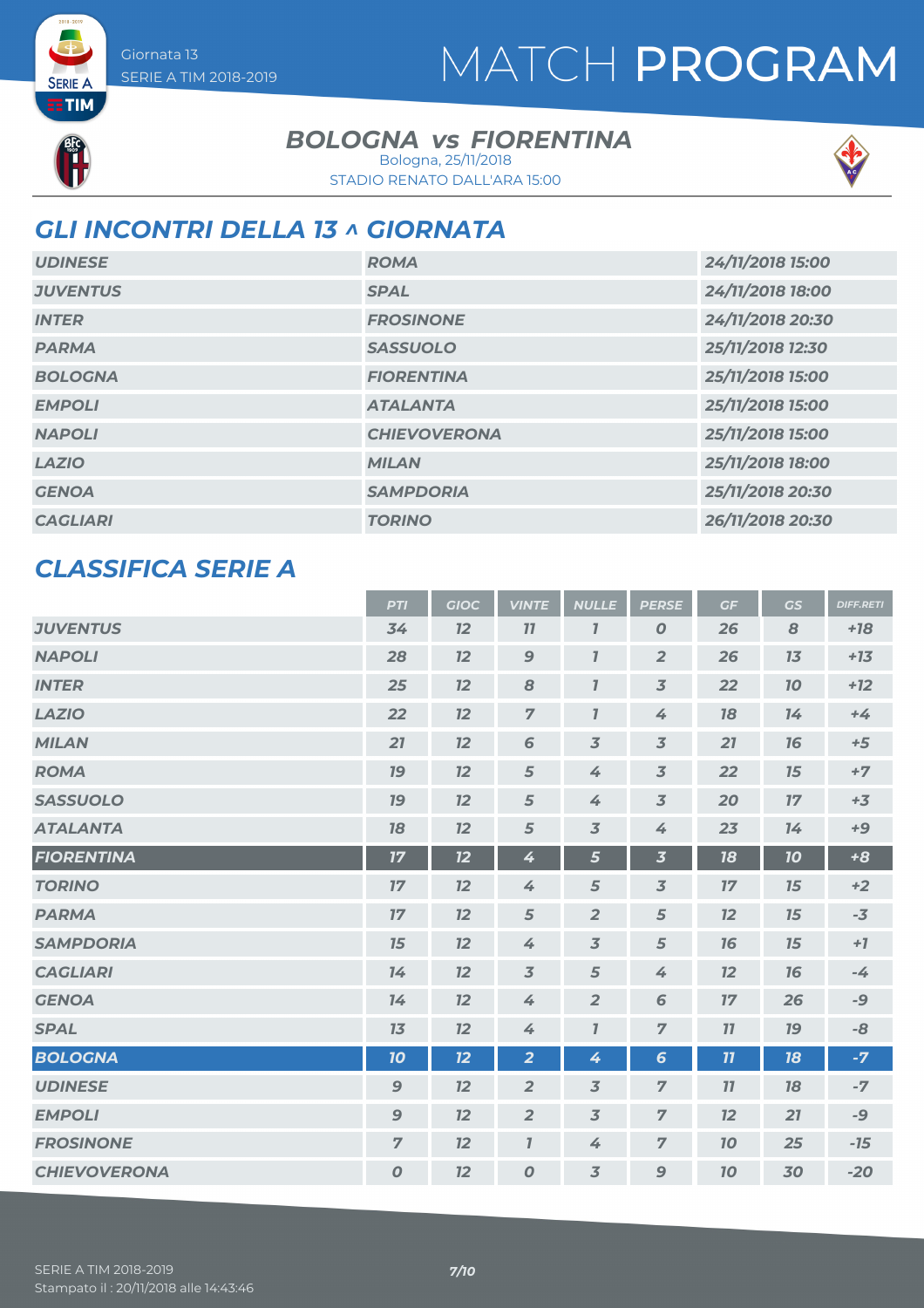**SERIE A ETIM** 

## MATCH PROGRAM

### *BOLOGNA FIORENTINA vs* Bologna, 25/11/2018

STADIO RENATO DALL'ARA 15:00



## *CLASSIFICA GIOCATORI*

| <b>RANKING MARCATORI</b> | <b>Gol(Rigore)</b> |
|--------------------------|--------------------|
| <b>K. PIATEK</b>         | <b>GEN</b> 9 (0)   |
| 2 C. IMMOBILE            | $LAZ$ 8(1)         |
| 2 C. RONALDO             | $JUV$ 8 (1)        |
| 4 M. ICARDI              | $INT$ 7(2)         |
| 4 L. INSIGNE             | <b>NAP 7(0)</b>    |
| 4 D. MERTENS             | $NAP$ 7(1)         |
| <b>7 L. PAVOLETTI</b>    | CAG 6 (0)          |
| <b>7 F. CAPUTO</b>       | $EMP$ 6(1)         |
| 7 G. DEFREL              | <b>SAM 6 (0)</b>   |
| <b>10 M. MANDZUKIC</b>   | $JUV$ 5 (0)        |

## *CLASSIFICA SQUADRE*

| <b>RANKING SQUADRE</b>            | <b>Gol - Media Gol</b>            |
|-----------------------------------|-----------------------------------|
| <b>JUVENTUS</b>                   | 2.17<br>26                        |
| <b>NAPOLI</b>                     | 2.17<br>26                        |
| <b>ATALANTA</b><br>5              | 1.92<br>23                        |
| <b>INTER</b><br>4                 | 7.83<br>22                        |
| <b>ROMA</b><br>4                  | 1.83<br>22                        |
| <b>MILAN</b><br>6                 | 1.75                              |
| <b>SASSUOLO</b><br>7              | 20<br>1.67                        |
| <b>FIORENTINA</b><br>8            | 78<br>7.5                         |
| <b>LAZIO</b><br>8                 | 18<br>7.5                         |
| <b>10 GENOA</b>                   | 7.42<br>17                        |
| <b>TORINO</b><br>10 <sup>1</sup>  | 1.42                              |
| <b>SAMPDORIA</b>                  | 1.33<br>16                        |
| <b>CAGLIARI</b><br>73             | 12                                |
| <b>EMPOLI</b><br>13 <sup>7</sup>  | 12                                |
| <b>13 PARMA</b>                   | 72                                |
| <b>16 BOLOGNA</b>                 | $\overline{\overline{1}}$<br>0.92 |
| <b>16 SPAL</b>                    | $\overline{11}$<br>0.92           |
| <b>UDINESE</b><br>16 <sup>1</sup> | 0.92<br>77                        |
| <b>CHIEVOVERONA</b><br><b>19</b>  | 0.83<br>70                        |
| <b>19 FROSINONE</b>               | 0.83<br>10                        |

|                | <b>RANKING SQUADRE</b> | Tot Tiri - In Porta - Fuori |        |    |
|----------------|------------------------|-----------------------------|--------|----|
|                | <b>JUVENTUS</b>        | <b>180</b>                  | 93     | 87 |
| 2              | <b>NAPOLI</b>          | 176                         | 89     | 87 |
| 3              | <b>ATALANTA</b>        | 167                         | 88     | 79 |
| 4              | <b>ROMA</b>            | 153                         | 9<br>4 | 59 |
| 5              | <b>MILAN</b>           | <b>149</b>                  | 87     | 62 |
| 6              | <b>INTER</b>           | 147                         | 71     | 76 |
|                | <b>LAZIO</b>           | 145                         |        | 73 |
| 8              | <b>FIORENTINA</b>      | 136                         |        | 62 |
| 9              | <b>TORINO</b>          | <b>128</b>                  | 65     | 63 |
| <b>10</b>      | <b>UDINESE</b>         | 125                         | 59     | 66 |
| $\overline{1}$ | <b>SASSUOLO</b>        | <b>120</b>                  | 63     | 57 |
| 12             | <b>EMPOLI</b>          | <b>777</b>                  | 61     | 56 |
| 13             | <b>GENOA</b>           | <b>116</b>                  | 60     | 56 |
| 14             | <b>BOLOGNA</b>         | 103                         | 45     | 58 |
| 15             | <b>CAGLIARI</b>        | <b>101</b>                  | 4<br>4 | 57 |
| 15             | <b>SPAL</b>            | <b>101</b>                  | O      | 57 |
| 77             | <b>SAMPDORIA</b>       | 95                          | 51     | 44 |
| 18             | <b>CHIEVOVERONA</b>    | 9<br>0                      | Ą<br>O | 50 |
| 78             | <b>PARMA</b>           | 90                          | 49     | 41 |
|                | <b>20 FROSINONE</b>    | 85                          | 40     | 45 |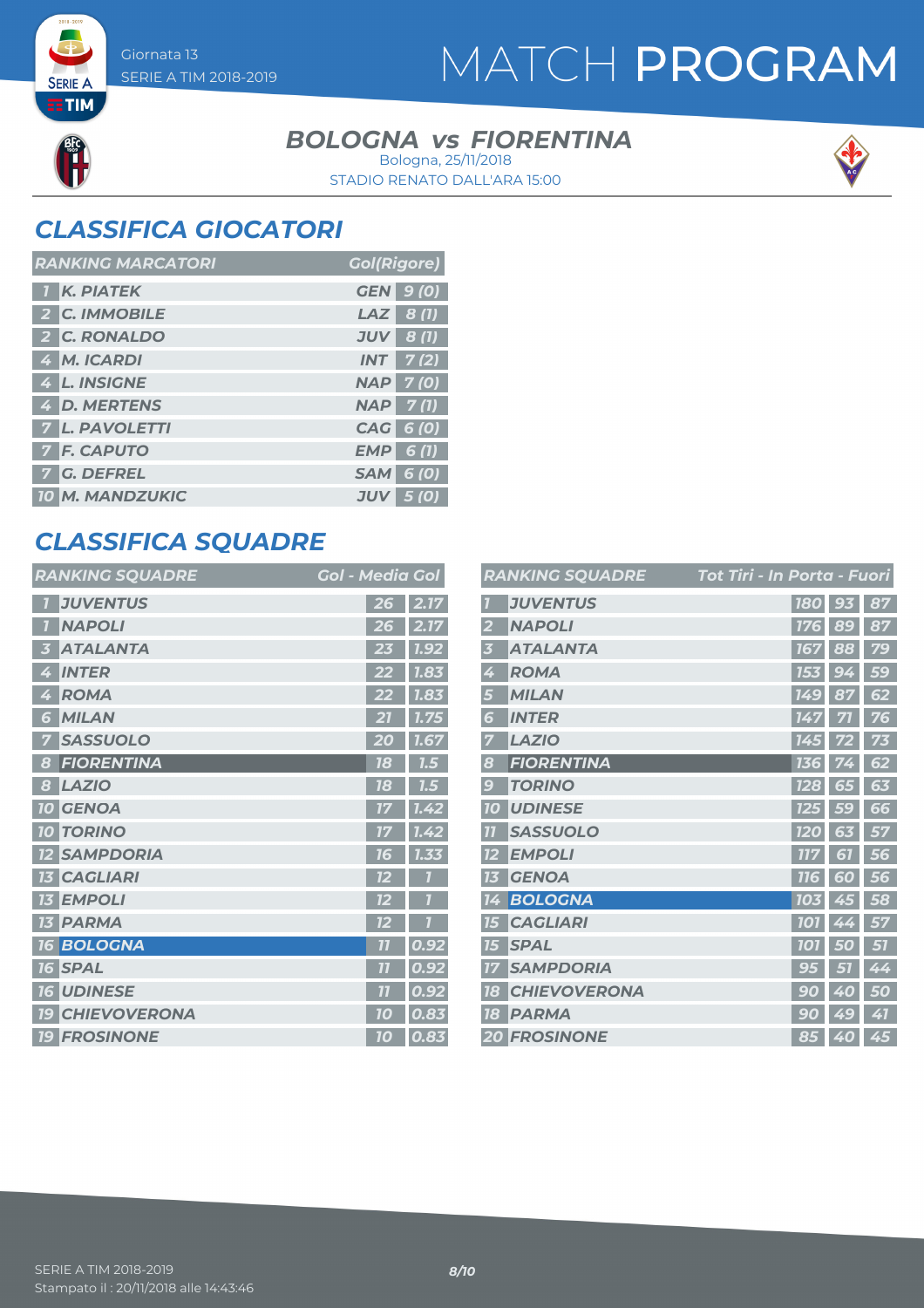# MATCH PROGRAM

**SERIE A**  $ETIM$ 

### *BOLOGNA FIORENTINA vs*



STADIO RENATO DALL'ARA 15:00 Bologna, 25/11/2018

|                         | <b>AARAHU JUULULU</b>  | Assist          |
|-------------------------|------------------------|-----------------|
| $\overline{1}$          | <b>NAPOLI</b>          | 16              |
| $\overline{1}$          | <b>ROMA</b>            | 16              |
| $\overline{\mathbf{3}}$ | <b>ATALANTA</b>        | 14 <sup>°</sup> |
| 3                       | <b>JUVENTUS</b>        | 14              |
| 5                       | <b>INTER</b>           | 13              |
| 5 <sup>5</sup>          | <b>MILAN</b>           | 13              |
| $\overline{5}$          | <b>SAMPDORIA</b>       | 13              |
| $\boldsymbol{8}$        | <b>SASSUOLO</b>        | 12              |
| 9                       | <b>GENOA</b>           | $\overline{11}$ |
|                         | <b>10 BOLOGNA</b>      | $\overline{c}$  |
|                         | <b>10 CAGLIARI</b>     | 9               |
|                         | <b>12 FIORENTINA</b>   | 8               |
|                         | <b>12 LAZIO</b>        | 8               |
|                         | <b>12 TORINO</b>       | 8               |
|                         | <b>12 UDINESE</b>      | 8               |
|                         | <b>16 EMPOLI</b>       | 7               |
|                         | <b>16 FROSINONE</b>    | 7               |
|                         | <b>16 SPAL</b>         |                 |
|                         | <b>19 PARMA</b>        | 5               |
|                         | <b>20 CHIEVOVERONA</b> | 4               |

*RANKING SQUADRE Assist*

|                         | <b>RANKING SQUADRE</b> | Passaggi riusciti - % * |     |    |
|-------------------------|------------------------|-------------------------|-----|----|
| $\overline{1}$          | <b>JUVENTUS</b>        |                         | 547 | 88 |
| $\overline{\mathbf{z}}$ | <b>NAPOLI</b>          |                         | 537 | 87 |
| 3                       | <b>INTER</b>           |                         | 485 | 85 |
| 4                       | <b>MILAN</b>           |                         | 478 | 87 |
| 5                       | <b>ROMA</b>            |                         | 468 | 85 |
| 6                       | <b>ATALANTA</b>        |                         | 458 | 84 |
| 7                       | <b>SASSUOLO</b>        |                         | 453 | 85 |
| 8                       | <b>SAMPDORIA</b>       |                         | 436 | 82 |
| $\mathcal{G}$           | <b>EMPOLI</b>          |                         | 429 | 83 |
|                         | <b>10 LAZIO</b>        |                         | 399 | 82 |
|                         | <b>TI SPAL</b>         |                         | 388 | 83 |
|                         | <b>12 CAGLIARI</b>     |                         | 383 | 80 |
| 13 <sup>1</sup>         | <b>CHIEVOVERONA</b>    |                         | 367 | 80 |
|                         | <b>14 TORINO</b>       |                         | 365 | 79 |
|                         | <b>15 FIORENTINA</b>   |                         | 350 | 79 |
|                         | <b>16 UDINESE</b>      |                         | 333 | 80 |
| 17 <sup>1</sup>         | <b>GENOA</b>           |                         | 315 | 78 |
|                         | <b>18 FROSINONE</b>    |                         | 313 | 78 |
| 79                      | <b>BOLOGNA</b>         |                         | 271 | 75 |
|                         | 20 PARMA               |                         | 253 | 75 |

\* Valori medi per partita.

| <b>RANKING SQUADRE</b>   | <b>Media Km</b> |
|--------------------------|-----------------|
| <b>CAGLIARI</b>          | 112.354         |
| <b>BOLOGNA</b>           | 111.852         |
| <b>ATALANTA</b>          | 110.999         |
| <b>CHIEVOVERONA</b><br>Ą | 110.399         |
| <b>INTER</b><br>5        | 110.29          |
| <b>MILAN</b><br>5        | 109.733         |
| <b>EMPOLI</b>            | 109.326         |
| <b>PARMA</b><br>8        | 109.241         |
| <b>JUVENTUS</b><br>9     | 108.366         |
| <b>10 NAPOLI</b>         | 107.915         |
| <b>LAZIO</b>             | 107.889         |
| <b>SASSUOLO</b>          | 107.82          |
| <b>13 FIORENTINA</b>     | 107.677         |
| 14 ROMA                  | 106.922         |
| <b>15 SPAL</b>           | 106.427         |
| <b>TORINO</b><br>76      | 106.386         |
| <b>GENOA</b>             | 105.938         |
| <b>18 FROSINONE</b>      | 105.904         |
| <b>19 SAMPDORIA</b>      | 105.863         |
| <b>20 UDINESE</b>        | 105.504         |

|                   | <b>RANKING SQUADRE</b> | Tot. Parate - Media |    |                |
|-------------------|------------------------|---------------------|----|----------------|
| $\overline{1}$    | <b>PARMA</b>           |                     | 60 | 5              |
| 2                 | <b>FROSINONE</b>       |                     | 55 | 4.58           |
| 3                 | <b>EMPOLI</b>          |                     | 53 | 4.42           |
| 4                 | <b>BOLOGNA</b>         |                     | 49 | 4.08           |
| 5                 | <b>CHIEVOVERONA</b>    |                     | 45 | 3.75           |
| 6                 | <b>GENOA</b>           |                     | 42 | 3.5            |
| 7                 | <b>LAZIO</b>           |                     | 39 | 3.25           |
| 8                 | <b>SPAL</b>            |                     | 39 | 3.25           |
| 9                 | <b>INTER</b>           |                     | 38 | 3.17           |
|                   | <b>10 CAGLIARI</b>     |                     | 38 | 3.17           |
| <b>77</b>         | <b>UDINESE</b>         |                     | 36 | 3              |
| $12 \overline{ }$ | <b>ROMA</b>            |                     | 36 | 3              |
| 13                | <b>SAMPDORIA</b>       |                     | 35 | 2.92           |
|                   | <b>14 TORINO</b>       |                     | 35 | 2.92           |
|                   | <b>15 FIORENTINA</b>   |                     | 31 | 2.58           |
|                   | <b>16 NAPOLI</b>       |                     | 30 | 2.5            |
| 17                | <b>SASSUOLO</b>        |                     | 28 | 2.33           |
|                   | <b>18 MILAN</b>        |                     | 27 | 2.25           |
| <b>19</b>         | <b>ATALANTA</b>        |                     | 26 | 2.17           |
|                   | <b>20 JUVENTUS</b>     |                     | 24 | $\overline{2}$ |